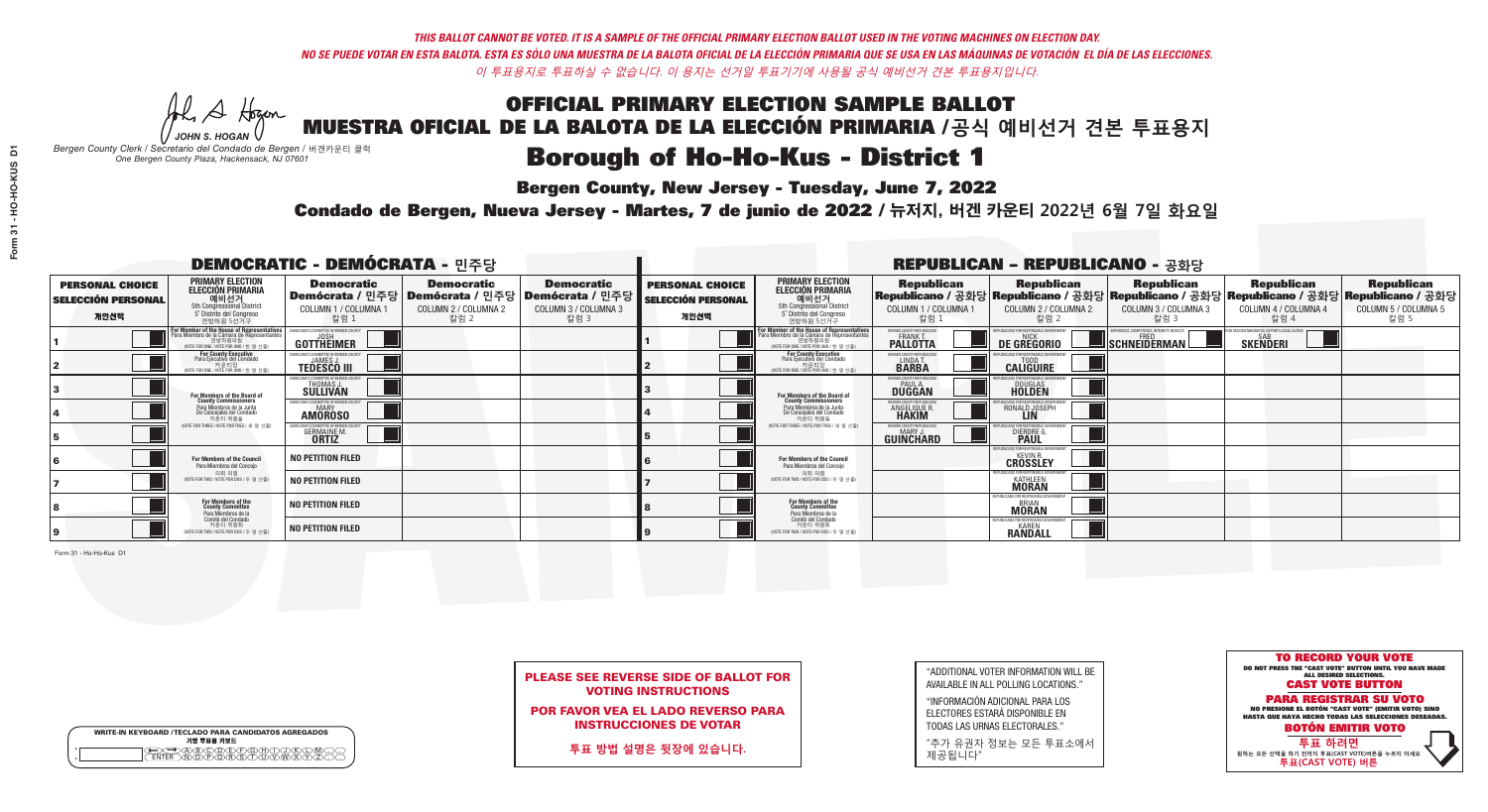A Hogen *JOHN S. HOGAN*

| <b>WRITE-IN KEYBOARD /TECLADO PARA CANDIDATOS AGREGADOS</b><br>기명 투표용 키보드 |  |
|---------------------------------------------------------------------------|--|
| VBCODEXCORD<br>ዄ <u>ፙ፝፟፟</u> ቓሧ፝ዾቔጜዿ <sub>ዸ</sub>                         |  |

## OFFICIAL PRIMARY ELECTION SAMPLE BALLOT MUESTRA OFICIAL DE LA BALOTA DE LA ELECCIÓN PRIMARIA /**공식 예비선거 견본 투표용지**

### **Borough of Ho-Ho-Kus - District 2**

**Bergen County, New Jersey - Tuesday, June 7, 2022** 

*Bergen County Clerk / Secretario del Condado de Bergen /* 버겐카운티 클럭 *One Bergen County Plaza, Hackensack, NJ 07601*

Condado de Bergen, Nueva Jersey - Martes, 7 de junio de 2022 / 뉴저지, 버겐 카운티 2022년 6월 7일 화요일 *One Bergen County Plaza, Hackensack, NJ 07601*



| <b>PLEASE SEE REVERSE SIDE OF BALLOT FOR</b> |  |
|----------------------------------------------|--|
| <b>VOTING INSTRUCTIONS</b>                   |  |

POR FAVOR VEA EL LADO REVERSO PARA INSTRUCCIONES DE VOTAR

**투표 방법 설명은 뒷장에 있습니다.**

"ADDITIONAL VOTER INFORMATION WILL BE AVAILABLE IN ALL POLLING LOCATIONS."

"INFORMACIÓN ADICIONAL PARA LOS ELECTORES ESTARÁ DISPONIBLE EN TODAS LAS URNAS ELECTORALES."

"추가 유권자 정보는 모든 투표소에서 제공됩니다"

Form 31 - Ho-Ho-Kus D2

| <b>DEMOCRATIC - DEMÓCRATA - 민주당</b>                         |                                                                                                                                                    |                                                                    |                                                   |                                                                                                        |                                                             |                                                                                                                                               |                                                            | <b>REPUBLICAN - REPUBLICANO - 공화당</b>                                                                                                          |                                                   |                                                                 |                                                   |
|-------------------------------------------------------------|----------------------------------------------------------------------------------------------------------------------------------------------------|--------------------------------------------------------------------|---------------------------------------------------|--------------------------------------------------------------------------------------------------------|-------------------------------------------------------------|-----------------------------------------------------------------------------------------------------------------------------------------------|------------------------------------------------------------|------------------------------------------------------------------------------------------------------------------------------------------------|---------------------------------------------------|-----------------------------------------------------------------|---------------------------------------------------|
| <b>PERSONAL CHOICE</b><br><b>SELECCIÓN PERSONAL</b><br>개인선택 | <b>PRIMARY ELECTION</b><br><b>ELECCIÓN PRIMARIA</b><br>예비선거<br>5th Congressional District<br>5° Distrito del Congreso<br>연방하원 5선거구                 | <b>Democratic</b><br>COLUMN 1 / COLUMNA 1<br>칼럼 :                  | <b>Democratic</b><br>COLUMN 2 / COLUMNA 2<br>칼럼 2 | <b>Democratic</b><br>│Demócrata / 민주당│Demócrata / 민주당│Demócrata / 민주당│<br>COLUMN 3 / COLUMNA 3<br>칼럼 3 | <b>PERSONAL CHOICE</b><br><b>SELECCIÓN PERSONAL</b><br>개인선택 | <b>PRIMARY ELECTION</b><br><b>ELECCIÓN PRIMARIA</b><br>.<br>예비선거<br>5th Congressional District<br>5° Distrito del Congreso<br>연방하원 5선거구       | <b>Republican</b><br>COLUMN 1 / COLUMNA 1<br>칼럼            | <b>Republican</b><br>Republicano / 공화당 Republicano / 공화당 Republicano / 공화당 Republicano / 공화당 Republicano / 공화당<br>COLUMN 2 / COLUMNA 2<br>칼럼 2 | <b>Republican</b><br>COLUMN 3 / COLUMNA 3<br>칼럼 3 | <b>Republican</b><br>COLUMN 4 / COLUMNA 4<br>칼럼 4               | <b>Republican</b><br>COLUMN 5 / COLUMNA 5<br>칼럼 5 |
|                                                             | <b>For Member of the House of Representatives</b><br>Para Miembro de la Cámara de Representantes<br>연방하원의원<br>(VOTE FOR ONE / VOTE POR UNO / 한명선출) | DEMOCRATIC COMMITTEE OF BERGEN COUNTY<br>JOSH<br><b>GOTTHEIMER</b> |                                                   |                                                                                                        |                                                             | For Member of the House of Representatives<br>Para Miembro de la Cámara de Representantes<br>연방하원의원<br>(VOTE FOR ONE / VOTE POR UNO / 한 명 선출) | BERGEN COUNTY REPUBLICANS<br>FRANK T.<br><b>PALLOTTA</b>   | DE GREGORIO                                                                                                                                    | SCHNEIDERMAN                                      | D VACCINE MANDATES, DEPORT ILLEGAL ALIENS. [<br><b>SKENDERI</b> |                                                   |
|                                                             | For County Executive<br>Para Ejecutivo del Condado<br>. 카운티장<br>(VOTE FOR ONE / VOTE POR UNO / 한 명 선출)                                             | )EMOCRATIC COMMITTEE OF BERGEN COUNT<br><b>TEDESCO III</b>         |                                                   |                                                                                                        |                                                             | For County Executive<br>Para Ejecutivo del Condado<br>가운티상<br>(VOTE FOR ONE / VOTE POR UNO / 한 명 선출)                                          | BERGEN COUNTY REPUBLICAN<br>LINDAT.                        | <b>CALIGUIRE</b>                                                                                                                               |                                                   |                                                                 |                                                   |
|                                                             | For Members of the Board of<br>County Commissioners                                                                                                | MOCRATIC COMMITTEE OF BERGEN COUNT<br><b>SULLIVAN</b>              |                                                   |                                                                                                        |                                                             | For Members of the Board of<br>County Commissioners                                                                                           | ERGEN COUNTY REPUBLICAN<br><b>PAUL A.</b><br><b>DUGGAN</b> | DOUGLAS<br>HOLDEN                                                                                                                              |                                                   |                                                                 |                                                   |
|                                                             | Para Miembros de la Junta<br>De Concejales del Condado<br>카운티 위원들                                                                                  | OCRATIC COMMITTEE OF BERGEN COUNTY<br><b>AMOROSO</b>               |                                                   |                                                                                                        |                                                             | Para Miembros de la Junta<br>De Concejales del Condado<br>카우티 위원들                                                                             | ERGEN COUNTY REPUBLICAN<br>ANGELIQUE R                     | RONALD JOSEPH                                                                                                                                  |                                                   |                                                                 |                                                   |
|                                                             | NOTE FOR THREE / VOTE POR TRES / 세 명 선출)                                                                                                           | <b>RATIC COMMITTEE OF BERGEN COUN</b><br><b>GERMAINE M.</b>        |                                                   |                                                                                                        |                                                             | NOTE FOR THREE / VOTE POR TRES / 세 명 선출                                                                                                       | ERGEN COUNTY REPUBLICANS<br>MARY J.<br>GUINCHARD           | <b>DIERDRE</b> Q                                                                                                                               |                                                   |                                                                 |                                                   |
|                                                             | For Members of the Council<br>Para Miembros del Concejo                                                                                            | <b>NO PETITION FILED</b>                                           |                                                   |                                                                                                        |                                                             | For Members of the Council<br>Para Miembros del Conceio                                                                                       |                                                            | UBLICANS FOR RESPONSIBLE GOV<br><b>CROSSLEY</b>                                                                                                |                                                   |                                                                 |                                                   |
|                                                             | 의회 의원<br>(VOTE FOR TWO / VOTE POR DOS / 두 명 선출                                                                                                     | <b>NO PETITION FILED</b>                                           |                                                   |                                                                                                        |                                                             | 의회 의원<br>(VOTE FOR TWO / VOTE POR DOS / 두 명 선출)                                                                                               |                                                            | PUBLICANS FOR RESPONSIBLE GOVERNMEN<br><b>KATHLEEN</b>                                                                                         |                                                   |                                                                 |                                                   |
|                                                             | For Members of the<br>County Committee<br>Para Miembros de la                                                                                      | <b><i>MOCRATIC COMMITTEE OF BERGEN COUNTY</i></b><br><b>WEBER</b>  |                                                   |                                                                                                        |                                                             | For Members of the<br>County Committee<br>Para Miembros de la<br>Comité del Condado                                                           |                                                            | FPUBLICANS FOR RESPONSIBLE GO<br><b>POLICASTRO</b>                                                                                             |                                                   |                                                                 |                                                   |
|                                                             | Comité del Condado<br>카운티 위원회<br>(VOTE FOR TWO / VOTE POR DOS / 두 명 선출)                                                                            | <b>NO PETITION FILED</b>                                           |                                                   |                                                                                                        |                                                             | 카운티 위원회<br>WOTE FOR TWO / VOTE POR DOS / 두 명 선출)                                                                                              |                                                            | PURLICANS FOR RESPONSIRLE GOVERNMEN<br><b>POLICASTRO</b>                                                                                       |                                                   |                                                                 |                                                   |